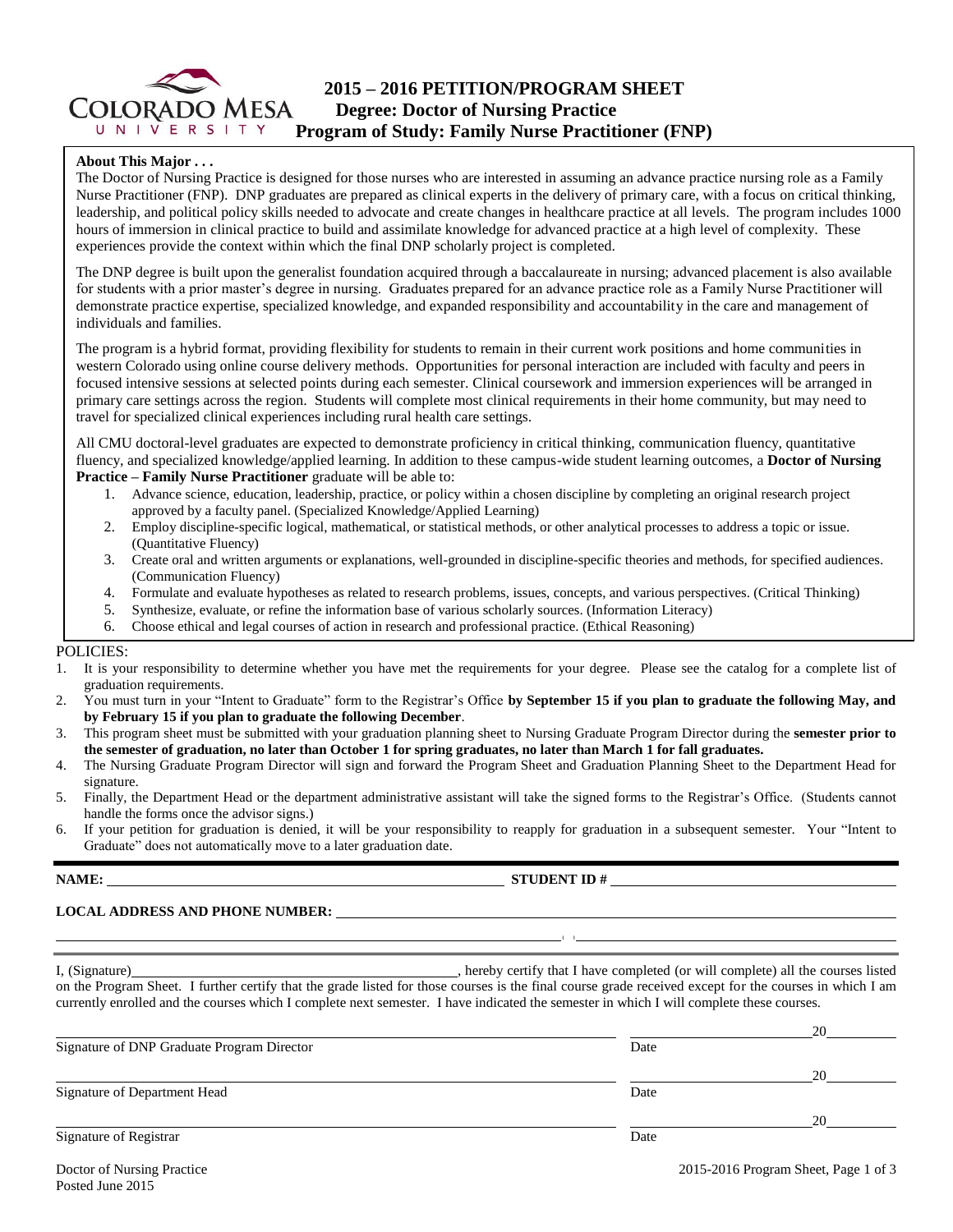#### **Students should work closely with a faculty advisor when selecting and scheduling courses prior to registration.**

Degree Requirements:

- Admission to the program follows the general admissions policies & procedures for graduate programs outlined in the university catalog.
- A bachelor's degree in nursing from a regionally accredited college or university is required, prior to beginning the program. Applicants must have maintained a GPA of 3.0 or better in baccalaureate nursing coursework.
- 82 Semester Hours are required for the Doctor of Nursing Practice Degree.
- No class grade lower than a "B" will be counted toward the degree.
- Applicants must hold a current, unrestricted license to practice as a registered nurse in their State of Practice.
- It is recommended that students work closely with a faculty advisor when selecting courses and scheduling classes prior to registration.

#### **I. Required Core Courses** (27 Semester Hours)**:**

| Course No Title |                                      | Sem.hrs Grade Term |  |
|-----------------|--------------------------------------|--------------------|--|
| <b>NURS 500</b> | <b>Theoretical Foundations</b>       | 3                  |  |
| <b>NURS 501</b> | Nursing Research Methods             | -3                 |  |
| <b>NURS 502</b> | Health Information Systems 3         |                    |  |
| <b>NURS 503</b> | Organizational Leadership            | 3                  |  |
| <b>NURS 504</b> | <b>Health Policy</b>                 | 3                  |  |
| <b>NURS 505</b> | <b>Quality Improvement</b>           | 3                  |  |
| <b>NURS 625</b> | <b>Statistics for Hlth. Sciences</b> | -3                 |  |
| <b>NURS 626</b> | Epidemiology                         | 3                  |  |
| <b>NURS 700</b> | Evidence-based Practice              | 3                  |  |

#### **II. Advanced Nursing Practice Cognate** (46 Semester Hours):

| Course No. Title |                                  | Sem.hrs | Grade Term |  |
|------------------|----------------------------------|---------|------------|--|
| <b>NURS 525</b>  | Pathophysiologic Concepts        | 3       |            |  |
| <b>NURS 526</b>  | Pharmacology for ANP             | 3       |            |  |
| <b>NURS 527</b>  | Health Assmnt for ANP            | 3       |            |  |
| <b>NURS 530</b>  | Chronic Illness Mngmnt.          | 3       |            |  |
| <b>NURS 535</b>  | Hlth. Prom & Disease Prev        | 3       |            |  |
| <b>NURS 600</b>  | <b>Family Nurse Pract Issues</b> | 2       |            |  |
| <b>NURS 601</b>  | Primary Care Child/Adol          | 3       |            |  |
| <b>NURS 602</b>  | Primary Care of the Adult        | 3       |            |  |
| <b>NURS 603</b>  | Primary Care of Elderly          | 3       |            |  |
| <b>NURS 604</b>  | Primary Care of Rural Pop        | 1       |            |  |
| <b>NURS 610</b>  | Clinical Pract-Child/Ado.        | 3       |            |  |
| <b>NURS 620</b>  | Clinical Practicum-Adult         | 3       |            |  |
| <b>NURS 630</b>  | Clinical Practicum-Elderly       | 3       |            |  |
| <b>NURS 640</b>  | Clinical Pract.-Rural Hlth.      | 2       |            |  |
| <b>NURS 650</b>  | <b>FNP</b> Preceptorship         | 6       |            |  |
| <b>NURS 660</b>  | Transition into ANP              | 2       |            |  |
|                  |                                  |         |            |  |

#### **III. Elective Courses** (3 Semester Hours)

#### **IV. Capstone** (6 Semester Hours)

| NURS 750 Capstone: EBP I  |  |  |
|---------------------------|--|--|
| NURS 760 Capstone: EBP II |  |  |

\_\_\_\_\_\_ \_\_\_\_ \_\_\_\_\_\_\_\_\_\_\_\_\_\_\_\_\_\_\_\_\_\_\_\_ \_\_\_\_ \_\_\_\_\_ \_\_\_\_\_\_\_\_

#### **V. Other Requirements:**

Completion of Oral Comprehensive Exam: Pass/Fail

Date completed: